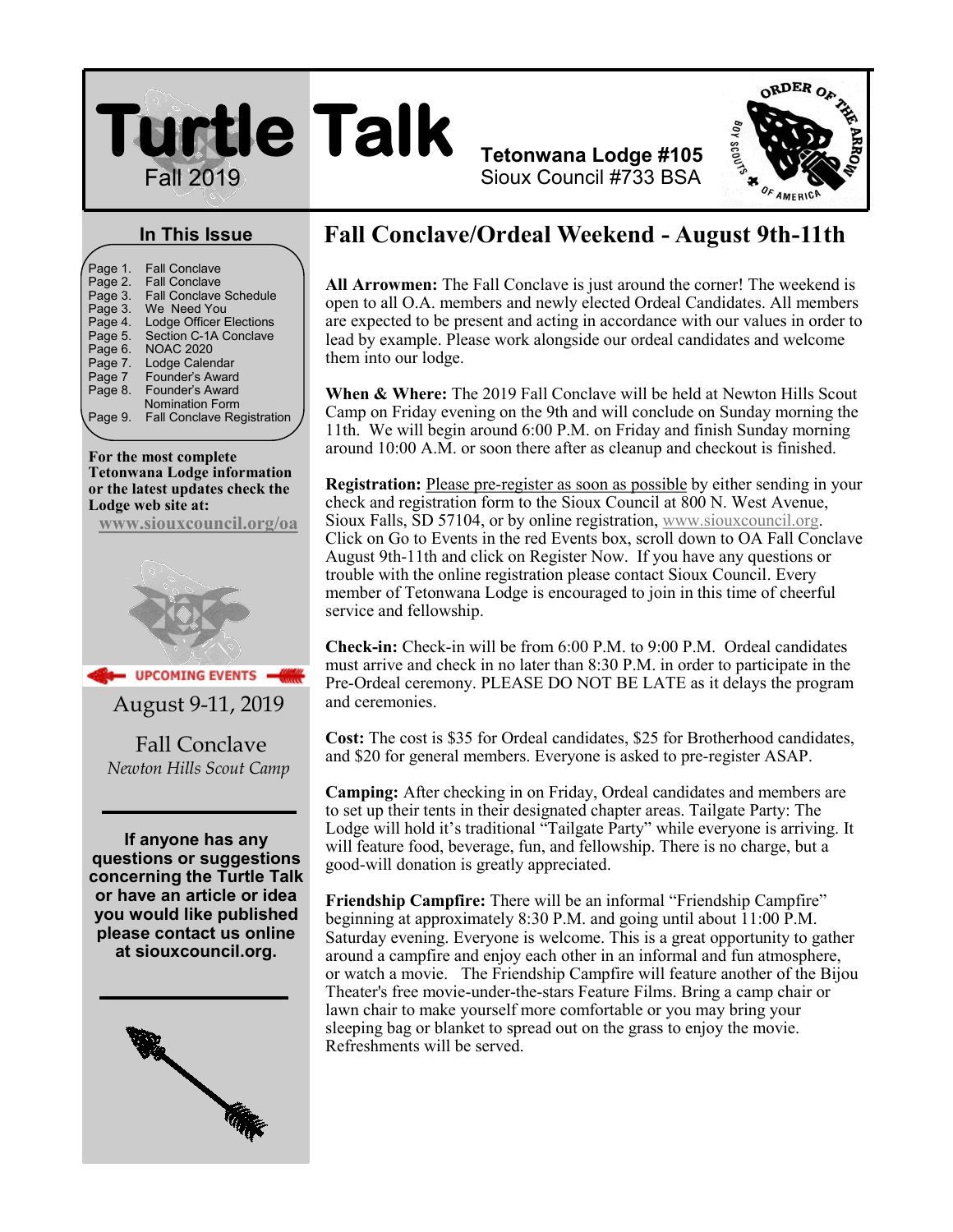#### **Fall Conclave/Ordeal Weekend Information** (continued)

**Tools Needed:** Various tools will be needed to carry out the many camp improvement projects that are being planned. There will be marking instruments available so you can identify your property - if not already clearly marked with your name.

The following tools are always needed: bow saws, pruners, brush clippers, wheel barrows, spades, shovels, rakes, paint brushes, gloves, safety gear (eyewear), chain saws & fuel (must be 18 to operate), and ladders.

Many of the work projects this weekend involve painting. . . . . . Especially Ordeal work projects. **Be sure to bring work clothes or something to wear on Saturday you don't mind getting dirt or paint on.**

Few things are as discouraging during these service times as having a great crew of enthusiastic volunteers and plenty of good jobs to be done, but too few tools to let everybody contribute their full effort. Please bring whatever tools you can.

**Elangomats and Nimats needed:** Arrowmen are needed to give service to the lodge and their fellow Arrowmen by serving as an Elangomat or Nimat. Elangomats are those Arrowmen who unselfishly go through the Ordeal as a friend to new O.A. candidates. Nimats are those Brotherhood members who help Ordeal members obtain their Brotherhood. Both opportunities are an excellent way of fulfilling one of the requirements for advancement to the next level of membership in the Order. Those who serve as an Elangomat get a free Elangomat T-shirt. E-mail the Tetonwana Lodge at [Tetonwana105@gmail.com](mailto:Tetonwana105@gmail.com) if you wish to serve as an Elangomat or Nimat.

**Ceremonies team looking for new members:** The Tetonwana Lodge is looking for Arrowmen who would like to serve the lodge as a member of the ceremonies team. Serving as a member of the ceremonies team is another way of fulfilling one of the requirements for Brotherhood. Contact the Lodge if you would like to serve on the ceremonies team or need more information at [Tetonwana105@gmail.com.](mailto:Tetonwana105@gmail.com)

**Ordeal Candidates:** This is the last weekend you have to complete your Ordeal. Those who do not attend will have to be re-elected by their troop to join the Order of the Arrow.

#### **Ordeal Members: Seal your membership in the Order of the Arrow… Earn your Brotherhood!**

**Brotherhood Candidates:** This is also the last weekend you can seal your membership, if you have been an Ordeal member for at least 6 months and fulfilled certain requirements by taking part in the brotherhood ceremony. By completing this ceremony you become a full member within the Order of the Arrow. Check the webpage for more information about attaining Brotherhood.



**As we make preparations for the Fall Conclave, let's not forget safety and supervision. Let's make sure that all youth have an adult who is responsible for them during the weekend activities. If an adult from a youth's troop is unable to participate, make contact with another adult from the chapter and make arrangements for that adult to be responsible for that youth. This advanced planning allows for all youth to participate in the fellowships and cheerful service while taking away any element of surprise. Thanks for all you do for OA and Scouting.**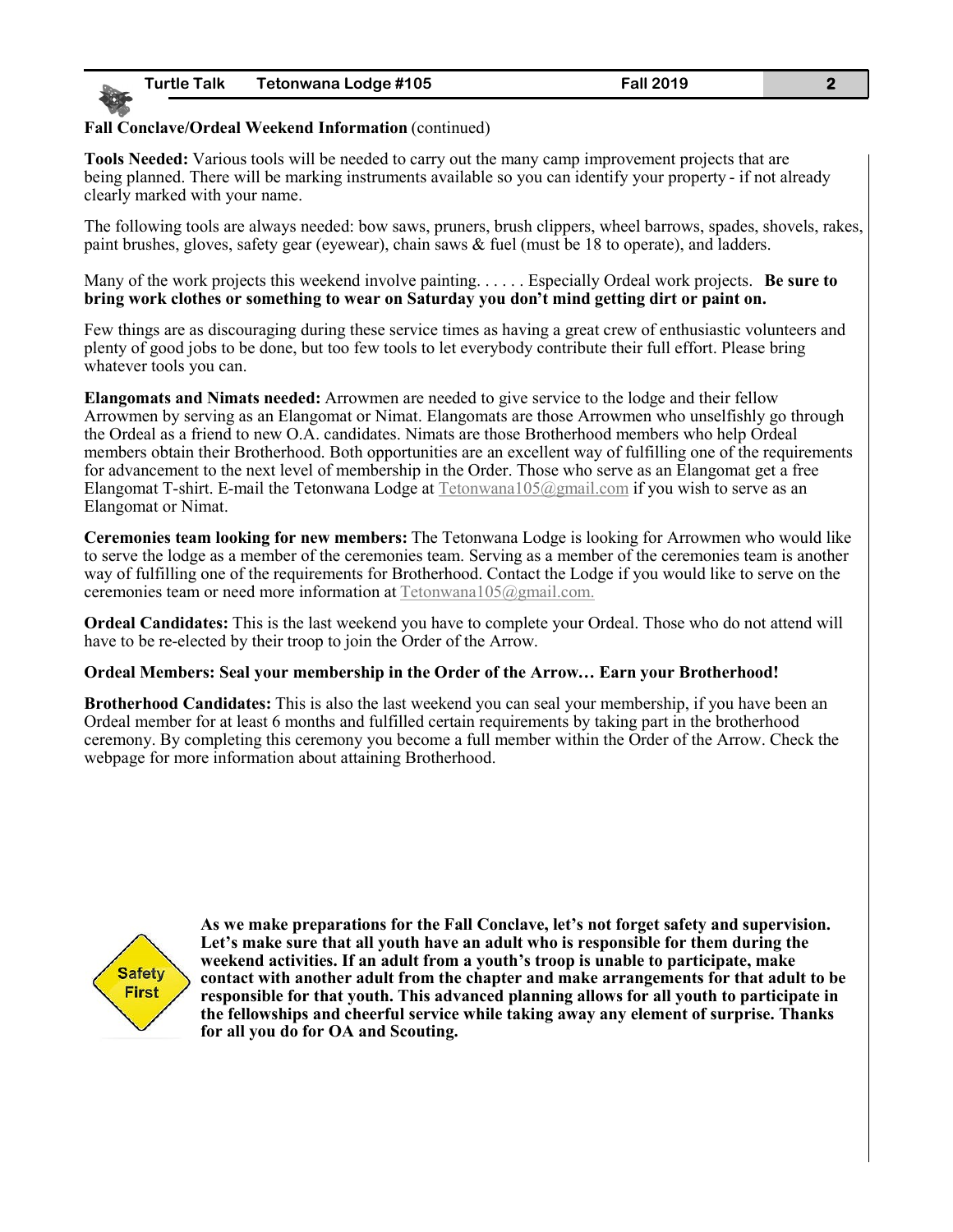#### **Fall Conclave Schedule**

| Friday                                                    | 3:00 pm - End projects, Brotherhood Ceremony          |
|-----------------------------------------------------------|-------------------------------------------------------|
| 6:00 pm - Registration/Tailgate Party (Candidates receive | 4:00 pm - Ordeal Ceremony #1                          |
| booklet #2)                                               | 5:00 pm - Ordeal Ceremony #2                          |
| 7:45 pm - Guard Meeting                                   | $6:00$ pm - Dinner                                    |
| 8:30 pm - Elangomat Meeting                               | 6:30 pm -Lodge Meeting                                |
| 9:00 pm - Pre-Ordeal Ceremony                             | 7:00 pm - Chapter Meetings                            |
| 10:00 pm - Pre-Ordeal Ceremony #2                         | 7:30 pm - Officer Elections                           |
| 11:00 pm - Cracker Barrel                                 | 8:30 pm - Friendship Campfire/Movie/Trading Post Open |
| <b>Saturday</b>                                           | 10:00 pm- Vigil Honor Call Out                        |
| 6:00 am - Guards meet at dining hall                      | 11:00 pm- Lights Out!                                 |
| 7:00 am - Breakfast (Candidates receive booklet #3)       | Sunday                                                |
| 8:00 am - Projects                                        | 7:30 am - Breakfast                                   |
| 10:00 am -Break                                           | 8:30 am - Chapel                                      |
| 10:15 am - Resume Projects                                | 9:00 am - LEC, Cleanup (general members)              |
| 12:00 Noon - Lunch (Candidates receive booklet #4)        | After cleanup is done, have a safe trip home!         |
| 1:00 pm - Projects Resume                                 | * (Any schedule changes will be announced and posted) |
| 2:00 pm - Brotherhood Hike                                |                                                       |
|                                                           |                                                       |

*Check the Tetonwana webpage for more information about the Lodge and about the Conclave at [www.siouxcouncil.org/oa.](https://www.siouxcouncil.org/oa)*

## **We Need You!**

**Tetonwana Lodge #105 needs your support. A strong lodge is one in which its members are active in its operations. There are many opportunities available. Find out for yourself! We encourage you to learn more about the Order of the Arrow by checking out the following:**

#### **National Order of the Arrow Website:**

**[oa-bsa.org](file:///C:/Users/Family/Downloads/oa-bsa.org)**

**Central Region-Order of the Arrow Website:**

**[http://central.oa](http://central.oa-bsa.org/)-bsa.org/**

#### **Tetonwana Lodge #105 website: [www.siouxcouncil.org/oa](https://www.siouxcouncil.org/oa)**

**Tetonwana Lodge #105 Facebook:**

**[www.facebook.com/TetonwanaLodge105](http://www.facebook.com/TetonwanaLodge105)**

## **Section C-1A Website:**

**<http://www.sectionc1a.org/>**

**Section C-1A Facebook: [www.facebook.com/sectionc1a](http://www.facebook.com/sectionc1a)**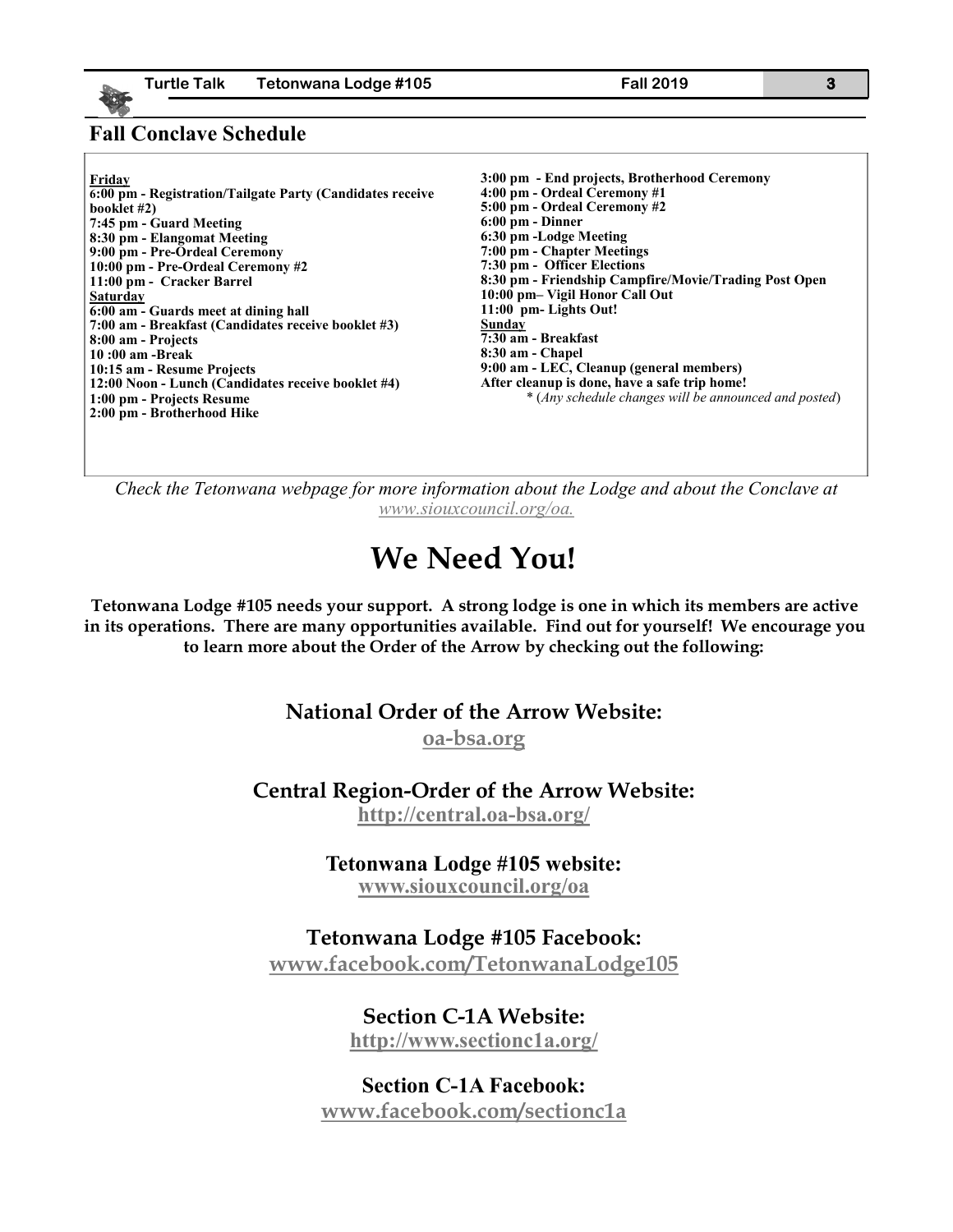#### **LODGE OFFICER ELECTONS**

Each year we elect Arrowmen to leadership positions for our Lodge: Lodge Chief, Vice Chief of Service, Vice Chief of Activities, Vice Chief of Inductions, Lodge Secretary, and Lodge Treasurer. If you are considering running for any of these positions, first ask yourself, "Can I serve my Lodge in an effective way?" and "What can I do to promote the Order of the Arrow?" All youth of the lodge who attend the Fall Conclave elect the new officers, through this; we can keep this a successful and relevant lodge with ambitious Arrowmen who want to lead it.

To be a Lodge Officer, you must be under twenty-one years of age by the time his term is finished. Other than that, you just have to be registered with a BSA unit and the Tetonwana Lodge. Any Arrowmen, (Ordeal, Brotherhood, or Vigil), can run. It is preferred that anyone seeking these positions has experience of how a Lodge operates, but is not required.

If interested, you must express written notification of intention to run for office at the Fall Conclave and be given to the Lodge Chief, Lodge Adviser, or the election committee. Discussion with your Chapter Advisor and/or Unit Leader is encouraged. f you want to become more involved in the Lodge than what you already are and you don't feel as if you can live up to all the of the expectations of a Lodge Officer, then becoming involved in a committee would be for you. The Chairmen are always looking for committee members to help them. You could also become a committee chairman if you really want to.

There are plenty of leadership opportunities within the Lodge, just run for the position and make a commitment to your position. Bring a friend to nominate or you can always nominate your self. Just don't miss out on the chance of being a leader of your lodge!

#### **Lodge Executive Committee (LEC)**

The Lodge Executive Committee is the group of Arrowmen responsible for all aspects of lodge operation. The LEC is the steering committee for the lodge. It carries out the business of the lodge by planning and coordinating fellowship and induction weekends, service projects, training sessions, and other events as appropriate. It consists of the elected youth officers, appointed youth committee chairman, chapter representatives, and Advisors.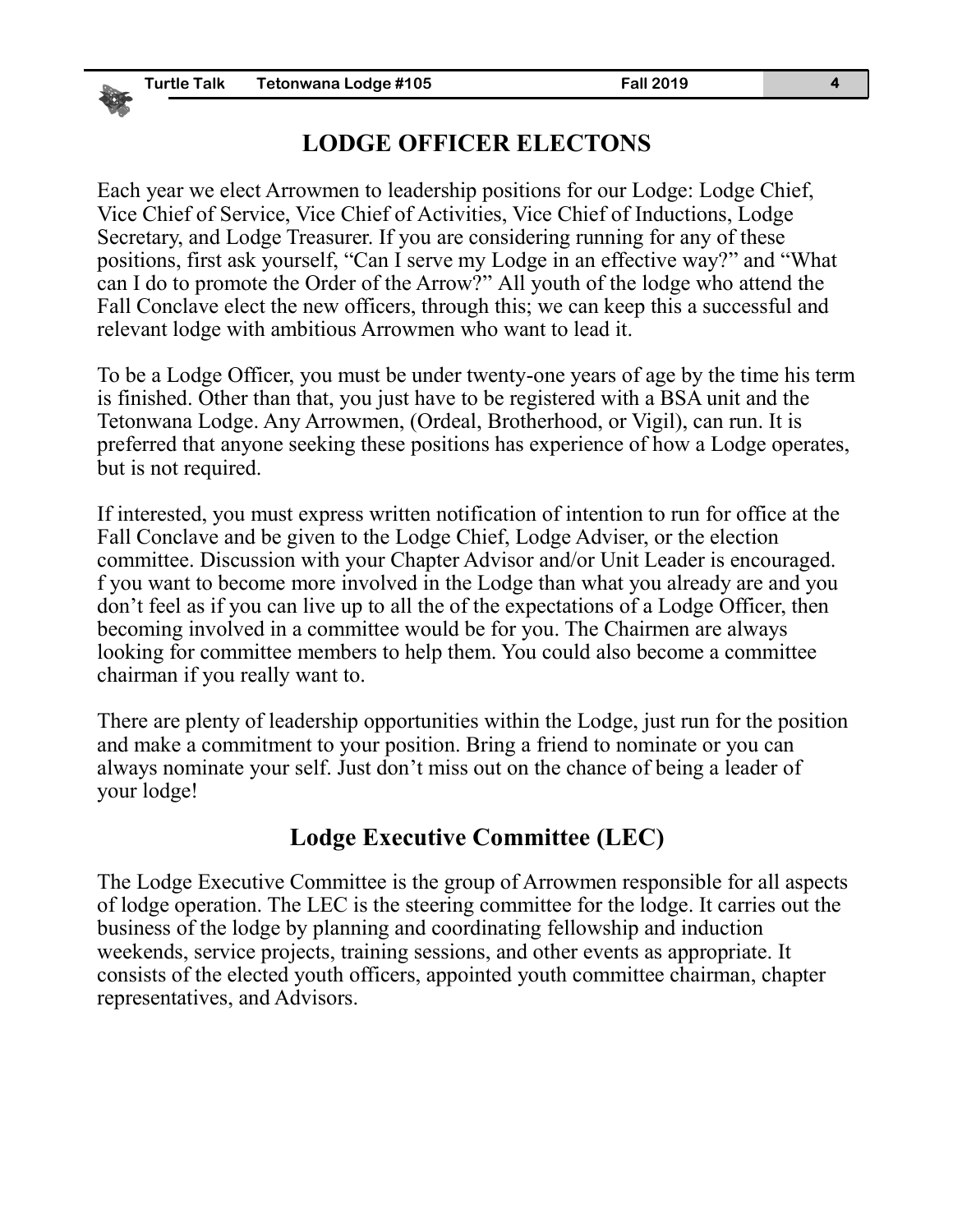## **2019 Section Conclave**

| Who?<br>What? | Any Order of the Arrow member in Section C1A!<br>Fellowship Activities, Trainings, Games, Shows, and Section Officer Elections! |
|---------------|---------------------------------------------------------------------------------------------------------------------------------|
| Where?        | Northern Tier High Adventure Base in Ely, MN                                                                                    |
| When?         | September 6th-8th, 2019                                                                                                         |
|               | Get ahold of your lodge Leadership to register!                                                                                 |
|               | 2019 Section Conclave Pre-Registration<br>Northern Tier High Adventure Base in Ely, MN September 6-8,<br>2019                   |
|               |                                                                                                                                 |
|               |                                                                                                                                 |
|               |                                                                                                                                 |
|               | Cost: \$40 before August 31. 2019<br>\$50 after September 1st, 2019                                                             |

#### **Does not include transportation.**

- □ I will attend the Section Conclave
- $\Box$  Enclosed is my registration fee.

**Those interested in attending the 2019 Section C-1A Conclave should send an email to [Tetonwana105@gmail.com.](mailto:Tetonwana105@gmail.com) Those wishing to confirm their attendance should fill out this slip and return it with payment to the Center for Scouting. Registration and payments for Section Conclave will also be accepted at Fall Conclave.**

**A couple of reminders for you about showing up to Section Conclave 2019. Bring a completed health form, class A uniform and your OA sash. If you like to patch trade, bring your patches. You will have the opportunity to trade patches with fellow Arrowmen.**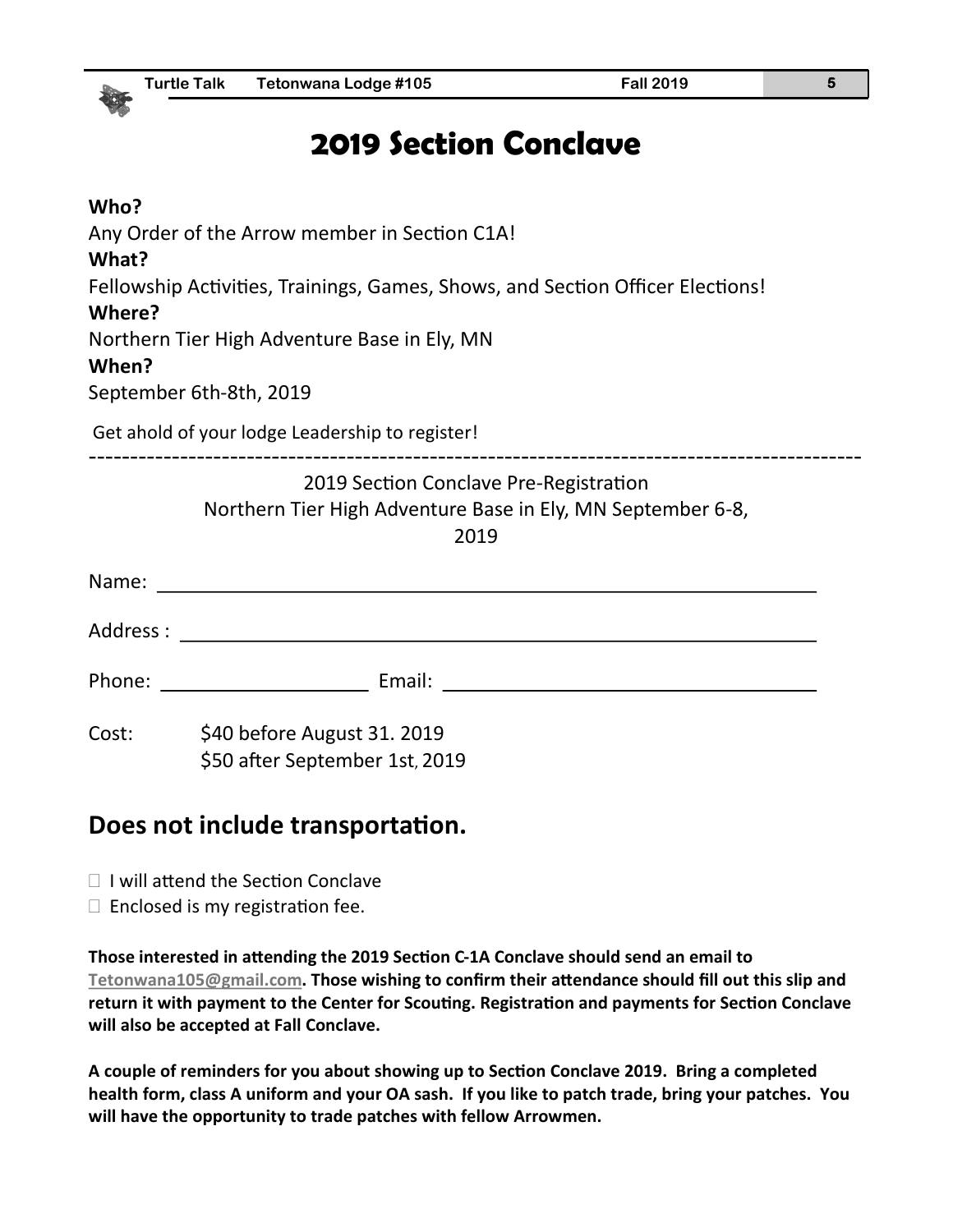

The National Order of the Arrow Committee (NOAC) is pleased to announce that the 2020 National Order of the Arrow Conference will be held at Michigan State University from August 3-8, 2020, in East Lansing, MI. MSU is home to three past NOACs including 2006, 2012, and the 2015 centennial conference. See you at MSU in 2020!

NOAC is a multi-day event which usually takes place on a university campus east of the Mississippi River, bringing together thousands of delegates from Order of the Arrow lodges around the nation for training and activities.

The National Order of the Arrow Conference (NOAC) is the premier event of the Order of the Arrow, and is Scouting's second-largest national event. Thousands of Arrow men from across our nation gather both in person and virtually for an inspirational and unforgettable experience full of fellowship, training, adventure, and fun!

Mark your calendars, registrations sheet will be coming out shortly.

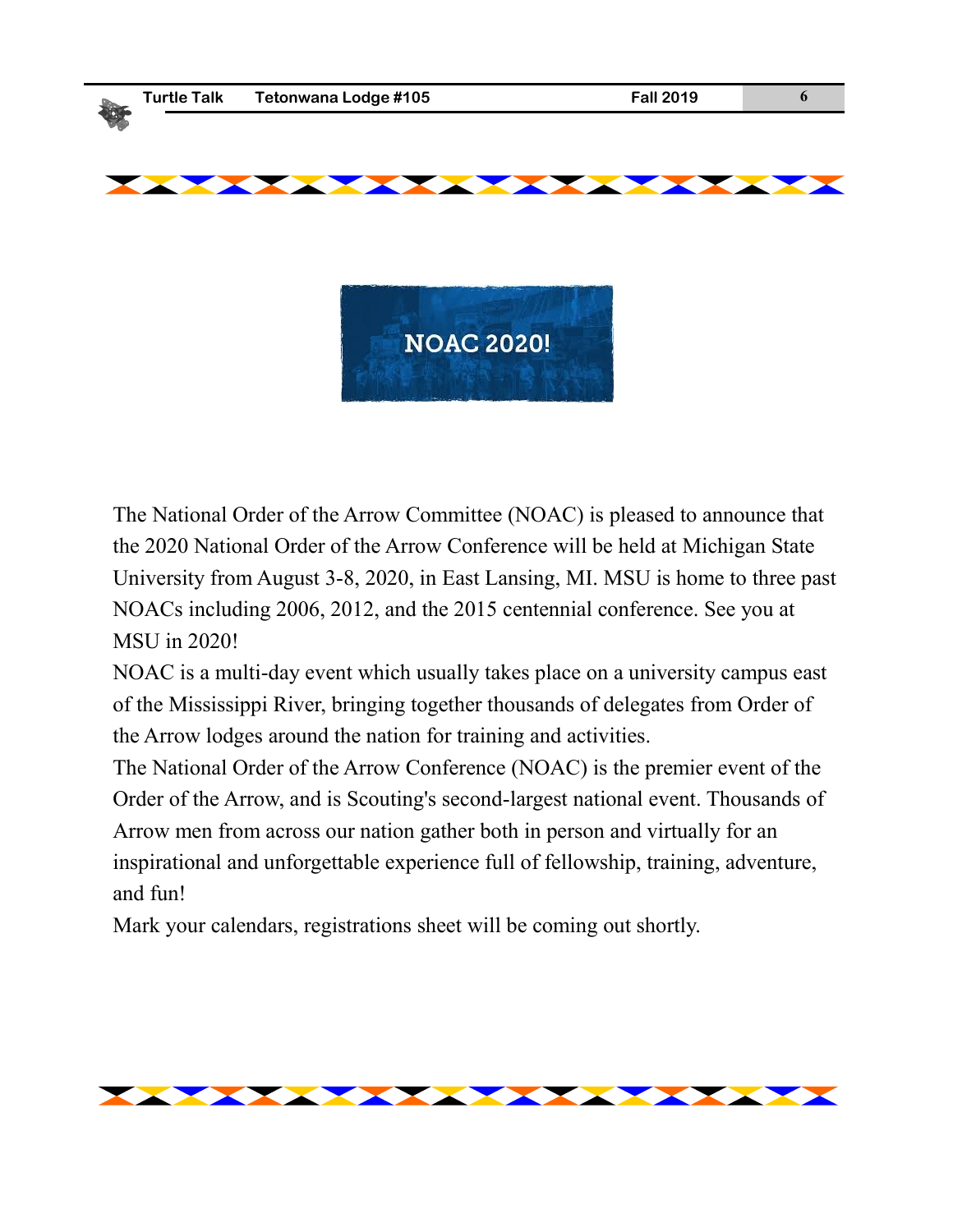#### **2019 Tetonwana Lodge Calendar**

Aug 9-11: Fall Conclave at *Newton Hills Scout Camp* Sept 7-9: Section C-1A Section Conclave-Northern Tier, Ely, MN Oct: Vigil Retreat Jan 3-4: Winter Banquet Aug 3-8: NOAC

## **Founder's Award**

Introduced at the 1981 National Order of the Arrow Conference, the Founder's Award recognizes Arrowmen who have given outstanding service to their lodge. The award is reserved for an Arrowman who demonstrates that he or she personifies the spirit of selfless service, as advocated by founder E. Urner Goodman and co-founder Carroll A. Edson.

The award is a handsome bronze medallion bearing the likenesses of E. Urner Goodman and Carroll A. Edson, with a wooden base and a brass plate suitable for engraving. Available for uniform wear is a gold-colored arrow suspended from a red ribbon.

Lodges may petition the national Order of the Arrow committee to present between two and four awards annually, depending on the number of members in the lodge. If the lodge presents more than one award, at least one must be awarded to a youth under the age of 21.

Nominations for this year's award need to be submitted to the Council Office by September 30, 2019.

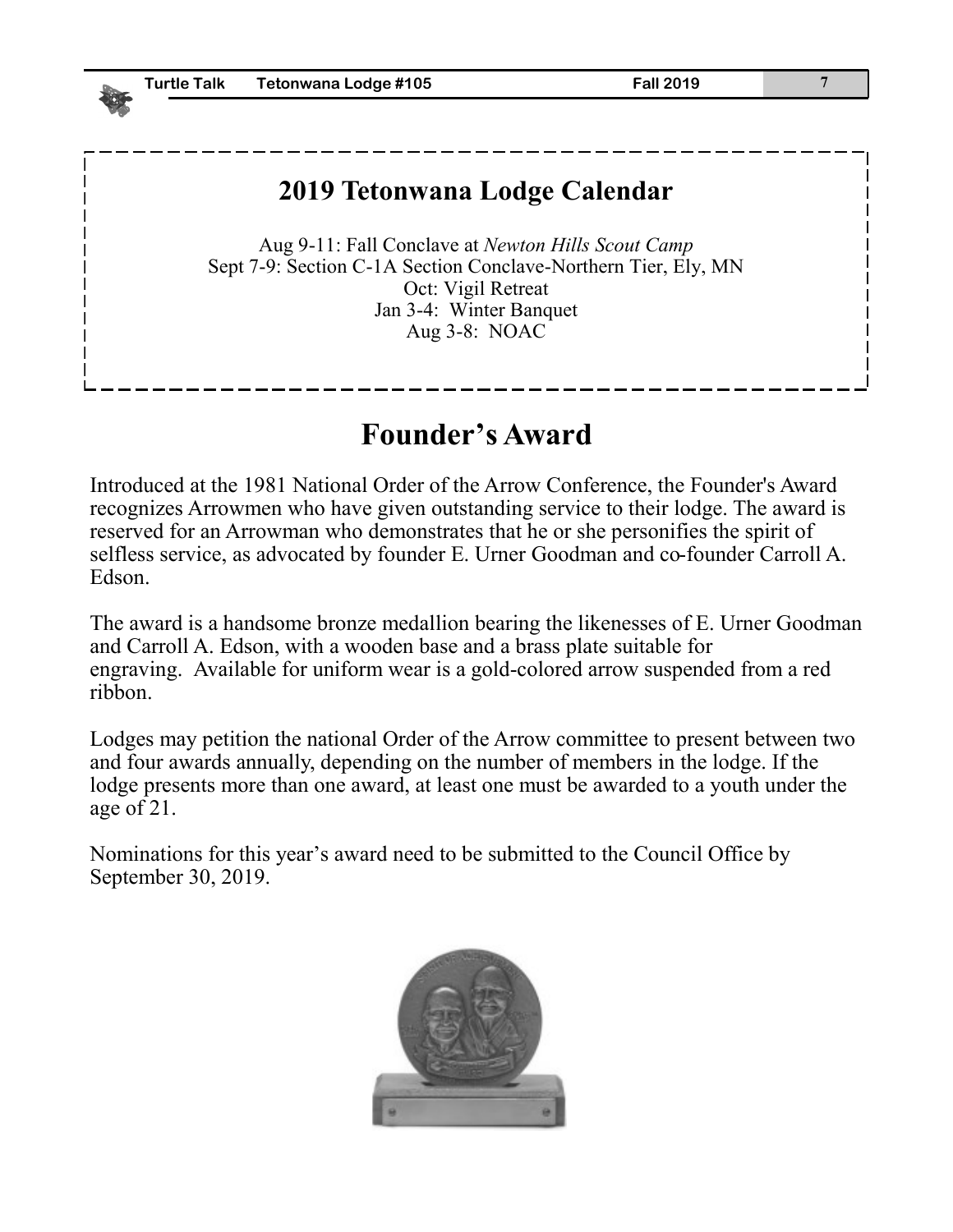| <b>Turtle Talk</b>       | Tetonwana Lodge #105                                                                                                                                                                                                                                                                                                         | <b>Fall 2019</b>                         | 8         |
|--------------------------|------------------------------------------------------------------------------------------------------------------------------------------------------------------------------------------------------------------------------------------------------------------------------------------------------------------------------|------------------------------------------|-----------|
|                          |                                                                                                                                                                                                                                                                                                                              |                                          |           |
|                          |                                                                                                                                                                                                                                                                                                                              |                                          |           |
| Sioux Council, BSA       |                                                                                                                                                                                                                                                                                                                              | Tetonwana Lodge #105                     |           |
|                          |                                                                                                                                                                                                                                                                                                                              |                                          |           |
|                          |                                                                                                                                                                                                                                                                                                                              |                                          |           |
|                          | Founders' Award Nomination Form                                                                                                                                                                                                                                                                                              | <b>435.480</b>                           |           |
|                          |                                                                                                                                                                                                                                                                                                                              |                                          | OF AREN'S |
|                          |                                                                                                                                                                                                                                                                                                                              |                                          |           |
| Goodman.*                | The Founders' Award was created to honor and recognize those Arrowmen who have given outstanding service<br>to the lodge. The award is reserved for an Arrowman who demonstrates to fellow Arrowmen that he or she<br>memorializes in his or her everyday life in the spirit of achievement as described by founder E. Urner |                                          |           |
|                          | A committee comprised of past recipients of the Founds' Award will deliberate and decide whether or not to<br>submit a petition or petitions for deserving members of the lodge. This committee would like your help in<br>identifying those Arrowmen whom you may consider deserving of this recognition.                   |                                          |           |
| I nominate               |                                                                                                                                                                                                                                                                                                                              | to be recognized for his/her outstanding |           |
|                          | service to the Tetonwana Lodge #105.                                                                                                                                                                                                                                                                                         |                                          |           |
|                          | The following describes his/her contributions and ways in which he/she demonstrates the spirit of achievement                                                                                                                                                                                                                |                                          |           |
|                          | in cheerful service to others. (Attach another sheet if needed.)                                                                                                                                                                                                                                                             |                                          |           |
|                          |                                                                                                                                                                                                                                                                                                                              |                                          |           |
|                          |                                                                                                                                                                                                                                                                                                                              |                                          |           |
|                          |                                                                                                                                                                                                                                                                                                                              |                                          |           |
|                          |                                                                                                                                                                                                                                                                                                                              |                                          |           |
|                          |                                                                                                                                                                                                                                                                                                                              |                                          |           |
|                          |                                                                                                                                                                                                                                                                                                                              |                                          |           |
|                          |                                                                                                                                                                                                                                                                                                                              |                                          |           |
|                          |                                                                                                                                                                                                                                                                                                                              |                                          |           |
|                          |                                                                                                                                                                                                                                                                                                                              |                                          |           |
|                          |                                                                                                                                                                                                                                                                                                                              |                                          |           |
|                          |                                                                                                                                                                                                                                                                                                                              |                                          |           |
|                          |                                                                                                                                                                                                                                                                                                                              |                                          |           |
| Nomination submitted by: |                                                                                                                                                                                                                                                                                                                              | Date:                                    |           |

\*Description of the purpose of the Founders' Award is from the Order of the Arrow Guide for Officers and

Advisers. Special Programs and Awards on page 42.

Nominations must be submitted by September 30th.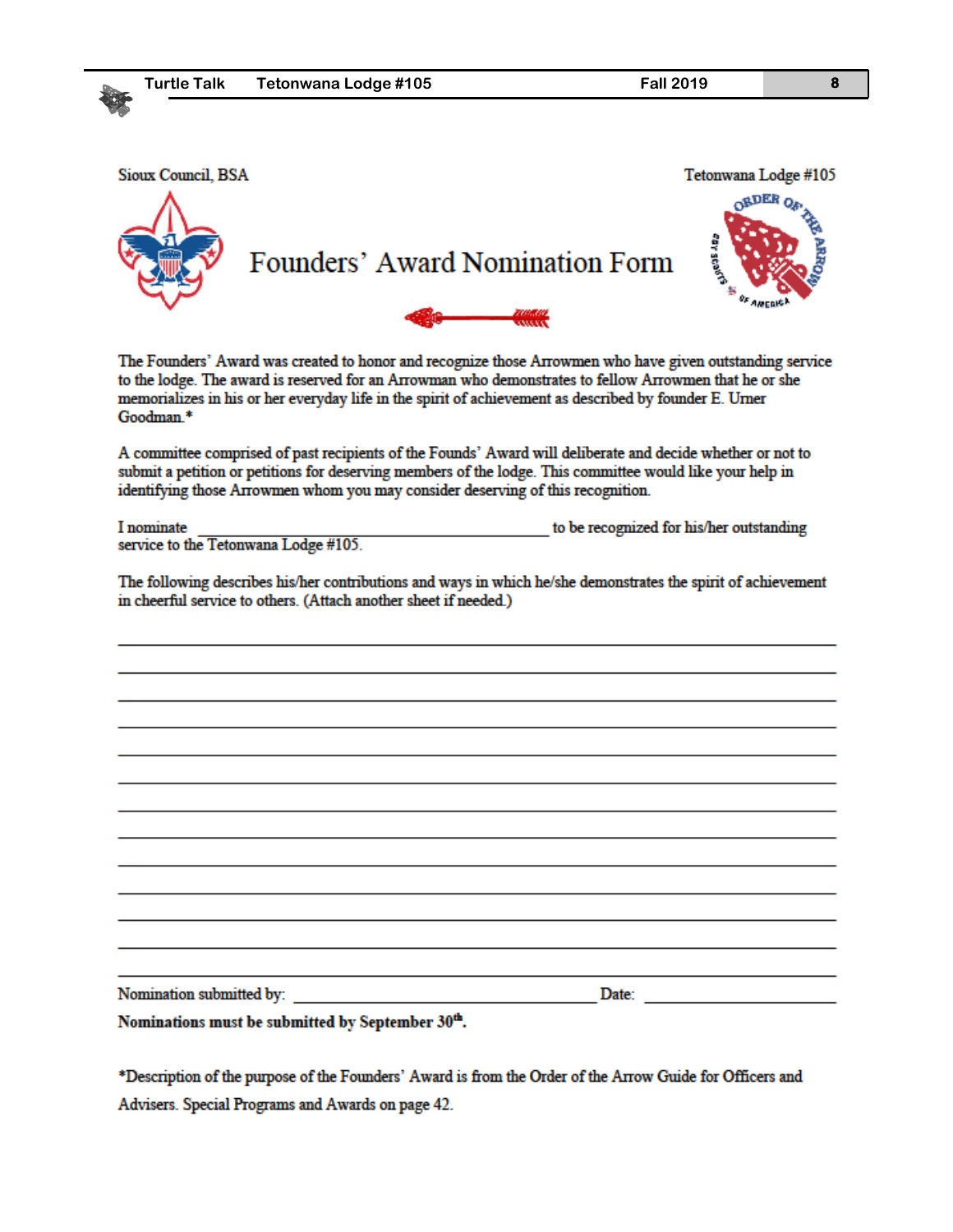| <b>Turtle Talk</b>                                                    | Tetonwana Lodge #105                                                           | <b>Fall 2019</b>             | 9 |  |  |
|-----------------------------------------------------------------------|--------------------------------------------------------------------------------|------------------------------|---|--|--|
|                                                                       |                                                                                |                              |   |  |  |
|                                                                       | 2019 Fall Conclave Pre-registration                                            |                              |   |  |  |
|                                                                       | Newton Hills Scout Camp, August 9th-11th                                       |                              |   |  |  |
|                                                                       |                                                                                |                              |   |  |  |
|                                                                       |                                                                                |                              |   |  |  |
|                                                                       |                                                                                |                              |   |  |  |
|                                                                       |                                                                                |                              |   |  |  |
|                                                                       |                                                                                |                              |   |  |  |
|                                                                       | □ Ordeal Candidate-\$35                                                        |                              |   |  |  |
|                                                                       | $\Box$ Brotherhood Candidate $-$ \$25                                          |                              |   |  |  |
|                                                                       | □ General Member - \$20                                                        |                              |   |  |  |
|                                                                       |                                                                                | (#62912-For Office Use Only) |   |  |  |
|                                                                       | <b>I will attend the Fall Conclave</b>                                         |                              |   |  |  |
|                                                                       | $\Box$ Enclosed is my registration fee.                                        |                              |   |  |  |
|                                                                       | $\Box$ I will pay my registration fee at the conclave.                         |                              |   |  |  |
|                                                                       |                                                                                |                              |   |  |  |
|                                                                       | Let's get our dues current for Journey to Excellence!                          |                              |   |  |  |
|                                                                       | Every year, our dues paying members are counted towards the Journey of         |                              |   |  |  |
|                                                                       | Excellence that helps our lodge get towell: Excellence! We want every Arrowman |                              |   |  |  |
|                                                                       | in our lodge to count and contribute to help our lodge grow!                   |                              |   |  |  |
|                                                                       | Bring your dues current for 2019!                                              |                              |   |  |  |
|                                                                       | Return to the Center for Scouting                                              |                              |   |  |  |
|                                                                       | 800 N. West Ave., Sioux Falls, SD 57104                                        |                              |   |  |  |
|                                                                       |                                                                                |                              |   |  |  |
| Name:                                                                 |                                                                                |                              |   |  |  |
| □ Bring my dues current for 2019! - \$15 (#62910-For Office Use Only) |                                                                                |                              |   |  |  |
|                                                                       |                                                                                |                              |   |  |  |